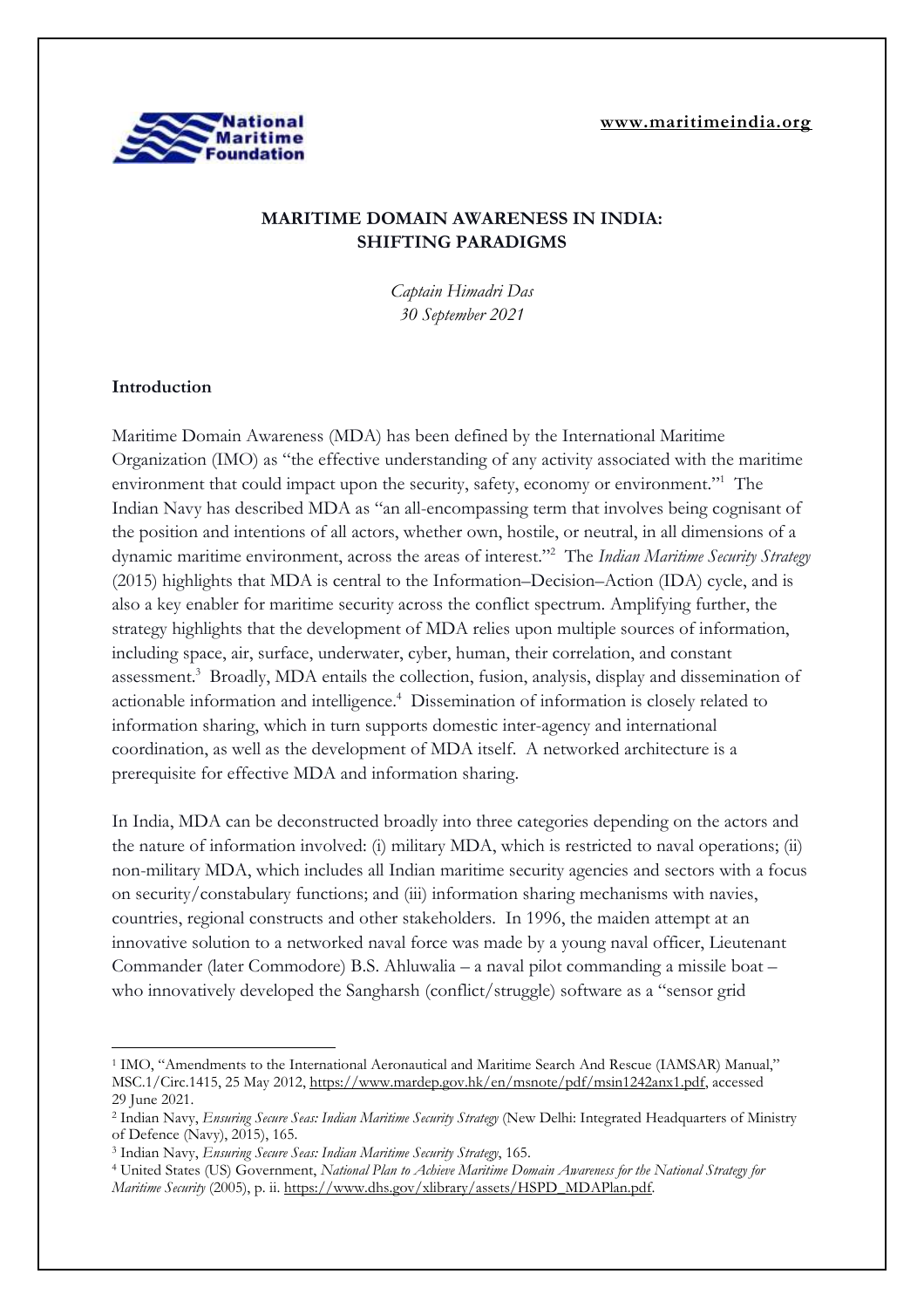application".<sup>5</sup> The software transformed the Indian Navy's operational concept and was later developed into the Trigun (three dimensional) system for pan-navy application. However, for the next decade or so, the concept of a networked force which also facilitates the development of MDA largely remained a naval operational concept. It was only after the "26/11" incident that the concept was adapted for non-military applications, with a focus on strengthening coastal security in India, especially against the threat of maritime terrorism.

Some of the major decisions taken at that time for developing MDA were the setting up of a coastal radar chain by the Coast Guard, a National Automatic Identification System (NAIS) chain by the Directorate General of Lighthouses and Lightships (DGLL) and an integrated National Command, Control, Communication and Intelligence (NC3I) network by the Indian Navy. Earlier, in 2007, a Vessel and Air Traffic Management System (VATMS) had been operationalised in the western offshore development area by the Oil and Natural Gas Commission (ONGC), and in 2009, the Directorate General of Shipping (DG Shipping) had established Long-Range Identification and Tracking (LRIT) system in India in accordance with IMO requirements. These were subsequently complemented by the online registration and licensing portal for fishing craft, ReALCRaft, by the Department of Fisheries, and other initiatives, such as a tracking system for fishing vessels.<sup>6</sup> Some of the major milestones since "26/11" have been the operationalisation of the Information Management and Analysis Centre (IMAC) – the nodal centre of the NC3I Network – in 2014 and the Information Fusion Centre-Indian Ocean Region (IFC-IOR) in 2018 as MDA hubs for domestic and international information sharing. Earlier this year, DG Shipping announced its intention of establishing an MDA centre: Sagarmanthan or the Mercantile Maritime Domain Awareness Centre (MM-DAC). 7

The *Indian Maritime Security Strategy* emphasises on the pivotal role of the MDA across the Indian Navy's constituent strategies, encompassing deterrence, conflict, shaping a favourable and positive maritime environment, coastal and offshore security, and force and capability development. In addition, the strategy emphasises on the need for multi-agency inputs for developing MDA; adoption of diverse approaches, including tactical, technical and procedural; capability development, including for surveillance, identification, information and communication technologies; development of regional MDA, etc. 8 In 2021, in a talk, the Chief of the Naval Staff (CNS) has also emphasised the need to build not only awareness but also a deeper understanding of the wider oceanic spaces, including through expanding the present domestic construct as part of a national project, and increased collaboration with foreign partners towards pooling information and making the "whole more than the sum of its parts".<sup>9</sup>

<sup>5</sup> Anup Singh, *Blue Waters Ahoy! The Indian Navy 2001–2010* (New Delhi: Integrated Headquarters of Ministry of Defence (Navy), 2018), 307–08.

<sup>6</sup> See also Indian Navy, *Ensuring Secure Seas: Indian Maritime Security Strategy*, 104–25.

<sup>7</sup> Ministry of Shipping, "DG Shipping organises Road show and MoU signing ceremony," Press Information Bureau, 27 February 2021. [https://pib.gov.in/PressReleaseIframePage.aspx?PRID=1701417.](https://pib.gov.in/PressReleaseIframePage.aspx?PRID=1701417)

<sup>8</sup> Indian Navy, *Ensuring Secure Seas: Indian Maritime Security Strategy*, 55, 64, 95, 134.

<sup>9</sup> Admiral Karambir Singh, "Transforming the Indian Navy to be a Key Maritime Force in the Indo-Pacific," Talk at the United Services Institution of India (USI), New Delhi, 27 August 2021. [https://www.youtube.com/watch?v=JliLaXx46AI,](https://www.youtube.com/watch?v=JliLaXx46AI)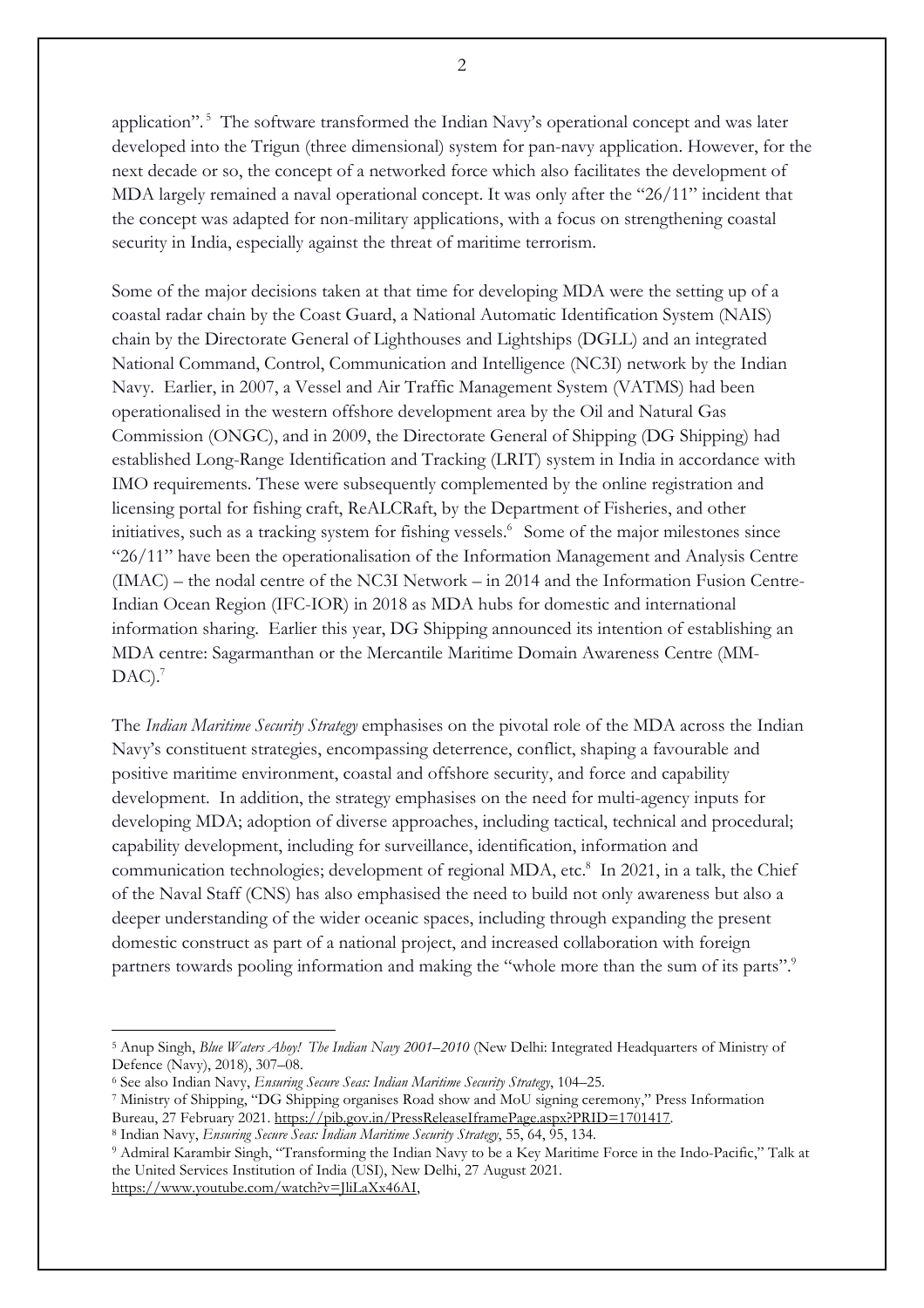Some of the major plans and ongoing activities for further strengthening MDA include: the National Maritime Domain [Awareness](https://maritimeindia.org/26-11-a-paradigm-shift-in-maritime-security/) (NMDA) project; strengthening international information sharing through White Shipping Information Exchange (WSIE) agreements with friendly foreign countries; and establishing a constellation of satellites for MDA in the Indian Ocean Region (IOR) in collaboration with France. The NMDA project is intended to expand the scope of the NC3I network – which is presently limited to the Indian Navy and the Indian Coast Guard – by linking all maritime agencies, coastal states and union territories into one network, and also pooling data through interfaces with additional data sources, such as from the shipping and fisheries sectors. <sup>10</sup> Seven ministries, 15 agencies and 13 coastal states/union territories are likely to be integrated through the project.<sup>11</sup> India is pursuing WSIE agreements with 36 countries and three multinational constructs; and so far, it has signed agreements with 22 countries and one multinational construct.<sup>12</sup> In 2018, Indian Space Research Organisation (ISRO) concluded an Implementing Agreement with *Centre Nationale Dètudes Spatiales* (CNES), France, for preformulation studies of an MDA mission to provide an end-to-end solution for detection, identification and monitoring of vessels in regions of interest.<sup>13</sup> Subsequent media reports indicate that the joint mission envisages a constellation of satellites with telecommunications, radar and optical remote-sensing payloads. <sup>14</sup> The system is likely to be the first space-based system capable of "tracking ships continuously".<sup>15</sup>

Globally, the ways and means to achieve the ends of MDA are witnessing change, and therefore there is a need for adaptive responses in India as well. This article endeavours to explore the shifting paradigms in MDA and information sharing with a focus on non-military MDA India, and the consequential imperatives.

#### **Shifting Paradigms**

### **From Surface-based Sensors to Space-based Sensors**

India's [non-military](https://maritimeindia.org/enhancing-maritime-domain-awareness-in-the-indo-pacific-and-the-eastern-mediterrenean-regions-indian-and-israeli-perspective/?utm_source=rss&utm_medium=rss&utm_campaign=enhancing-maritime-domain-awareness-in-the-indo-pacific-and-the-eastern-mediterrenean-regions-indian-and-israeli-perspective) MDA architecture is predominantly based on surface sensors, such as coastal radars, and the NAIS chain, augmented by space-based inputs, such as from the LRIT system. In the past decade naval operations have been supported by satellite-based technologies. RESOURCESAT-2 satellite, which was launched in 2011, carried a commercial Automatic Identification System payload (AIS-SB) that relayed AIS information to the Indian Navy.<sup>16</sup> In

<sup>11</sup> Singh, "Transforming the Indian Navy to be a Key Maritime Force in the Indo-Pacific."

<sup>12</sup> Dinakar Peri, "India Signs Shipping Information Exchange Pact," *The Hindu*, 12 December 2018. [https://www.thehindu.com/news/national/india-signs-shipping-information-exchange-pact/article25721408.ece;](https://www.thehindu.com/news/national/india-signs-shipping-information-exchange-pact/article25721408.ece) Lok Sabha, "Unstarred Question No. 4818: Vacant Posts in Navy," 24 March 2021. [http://loksabhaph.nic.in/Questions/QResult15.aspx?qref=23710&lsno=17.](http://loksabhaph.nic.in/Questions/QResult15.aspx?qref=23710&lsno=17)

<sup>10</sup> Indian Navy, *Ensuring Secure Seas: Indian Maritime Security Strategy*, 167.

<sup>&</sup>lt;sup>13</sup> Department of Space, "Cabinet Apprised of Implementing Arrangement between India and France on Cooperation on Maritime Awareness Mission," Press Information Bureau, 27 June 2018. [https://pib.gov.in/PressReleaseIframePage.aspx?PRID=1536708.](https://pib.gov.in/PressReleaseIframePage.aspx?PRID=1536708)

<sup>14</sup> "Indo-French satellites to trace illegal spillage of oil by ships: French space agency," *The Economic Times*, 4 October 2020. [https://economictimes.indiatimes.com/news/science/indo-french-satellites-to-trace-illegal-spillage-of-oil-by](https://economictimes.indiatimes.com/news/science/indo-french-satellites-to-trace-illegal-spillage-of-oil-by-ships-french-space-agency/articleshow/78476853.cms?utm_source=contentofinterest&utm_medium=text&utm_campaign=cppst)[ships-french-space-](https://economictimes.indiatimes.com/news/science/indo-french-satellites-to-trace-illegal-spillage-of-oil-by-ships-french-space-agency/articleshow/78476853.cms?utm_source=contentofinterest&utm_medium=text&utm_campaign=cppst)

[agency/articleshow/78476853.cms?utm\\_source=contentofinterest&utm\\_medium=text&utm\\_campaign=cppst.](https://economictimes.indiatimes.com/news/science/indo-french-satellites-to-trace-illegal-spillage-of-oil-by-ships-french-space-agency/articleshow/78476853.cms?utm_source=contentofinterest&utm_medium=text&utm_campaign=cppst)

<sup>15</sup> "Indo-French satellites to trace illegal spillage of oil by ships: French space agency," *The Economic Times.*

<sup>16</sup> Indian Navy, *Ensuring Secure Seas: Indian Maritime Security Strategy*, p. 161.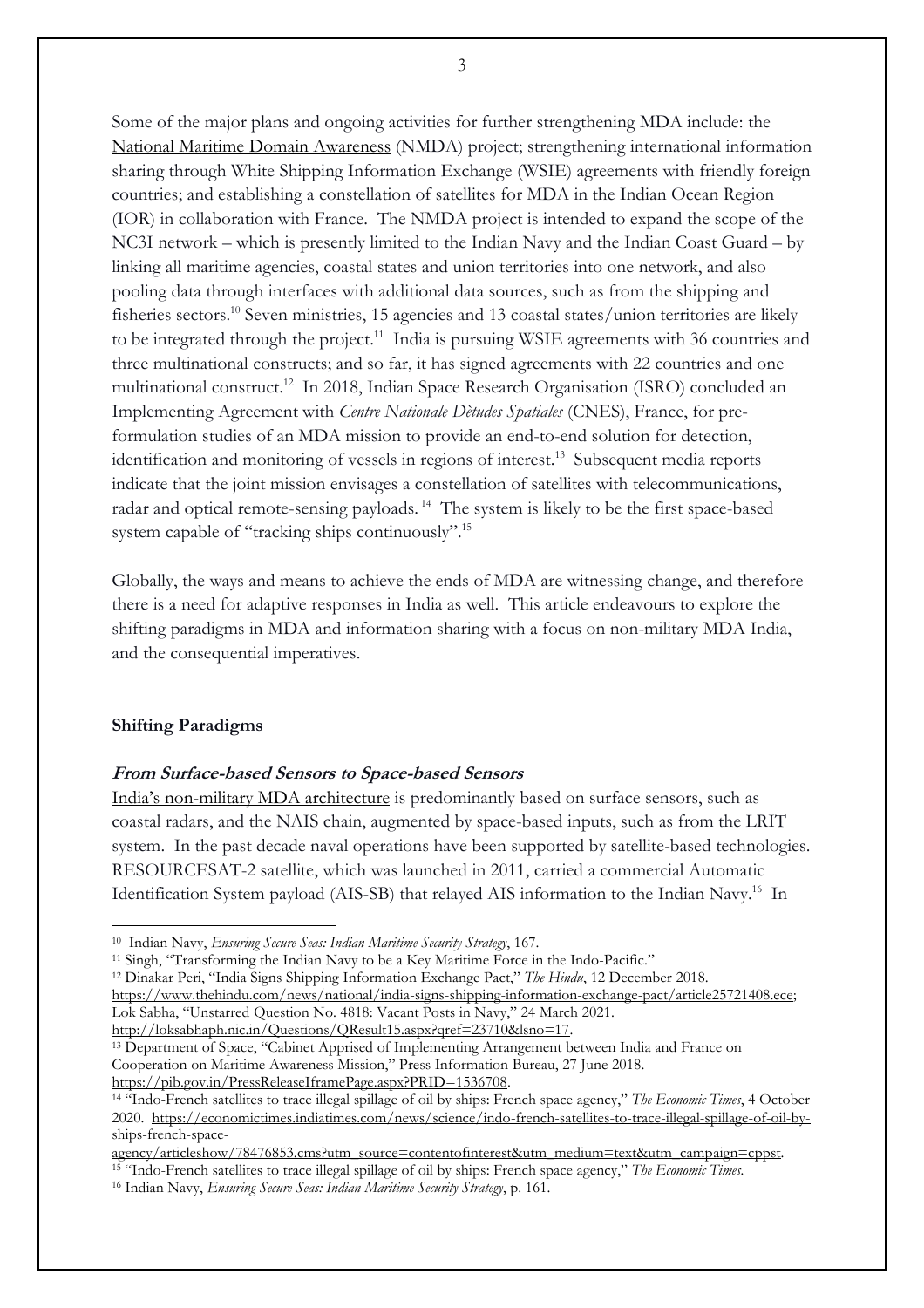2013, GSAT-7 (Rukmini) was launched to support secure real-time communication between the deployed units of the Indian Navy in distant waters and its shore-based communication systems. <sup>17</sup> The Indian space programme has several satellites/payloads/ applications with possible utility in the maritime domain, including for maritime security and safety.<sup>18</sup> These include satellites/ payloads for imaging (CARTOSAT), synthetic aperture radar (SAR) imaging (RISAT), electronic/signal intelligence (EMISAT) and ocean colour monitoring (OCEANSAT), as well as space applications, such as the geospatial portal (Bhuvan).

The European Union's (EU) COPERNICUS space programme provides a number of services, including those focused on blue economy, climate change, security and emergency response.<sup>19</sup> Its maritime security services, using electro-optical (EO) and SAR observations, support border and maritime surveillance, fisheries control, law enforcement, marine environment pollution monitoring, etc. <sup>20</sup> Earlier this year, Canada launched a proof-of-concept international programme to detect and track "dark vessels" using a combination of government-owned and commercial satellites.<sup>21</sup> The system plans to use a mix of SAR imaging, electronic intelligence, ocean colour monitoring and aVisible Infrared Imaging Radiometer Suite (VIIRS).

There is little information about the use of Indian space-based capabilities specifically for developing MDA. However, it appears that the essential capabilities used by COPERNICUS and the Canadian programme are already available with the ISRO. Further, based on media reports, it also appears that similar approaches would be under consideration for the planned India–France MDA mission. In short, space-based technologies provide exciting opportunities for developing MDA and supporting maritime security, and ISRO's expertise must be leveraged for a holistic space-based MDA solution akin to similar projects elsewhere.

#### **From Single-dimensional to Multidimensional**

The traditional approach to MDA in India has largely been focused on understanding the 'surface' dimension of the maritime domain. However, as underscored in the *Indian Maritime Security Strategy*, MDA pertains to "all dimensions of a dynamic maritime environment", and therefore also includes both the sub-surface and the aerial dimensions. From a non-traditional maritime security perspective, semi-submersibles and submersibles have been used by criminal syndicates and terrorist organisations in different parts of the world, and there has also been intelligence in the past that the banned Jaish-e-Mohammad's (JeM) underwater wing was training

<sup>18</sup> "EMISAT can bolster India's surgical strike capability," *The Economic Times*, 1 April 2019. [https://economictimes.indiatimes.com/news/defence/emisat-can-bolster-indias-surgical-strike-](https://economictimes.indiatimes.com/news/defence/emisat-can-bolster-indias-surgical-strike-capability/articleshow/68670153.cms?utm_source=contentofinterest&utm_medium=text&utm_campaign=cppst)

[capability/articleshow/68670153.cms?utm\\_source=contentofinterest&utm\\_medium=text&utm\\_campaign=cppst;](https://economictimes.indiatimes.com/news/defence/emisat-can-bolster-indias-surgical-strike-capability/articleshow/68670153.cms?utm_source=contentofinterest&utm_medium=text&utm_campaign=cppst) ISRO, "RISAT-2BR1," https://www.isro.gov.in/Spacecraft/risat-2br1, accessed 29 June 2021.

<sup>19</sup> Copernicus, "Impact of Copernicus," [https://www.copernicus.eu/en/about-copernicus/impact-copernicus,](https://www.copernicus.eu/en/about-copernicus/impact-copernicus) accessed 29 June 2021; Copernicus, "Copernicus Maritime Surveillance Service," [http://www.emsa.europa.eu/copernicus.html,](http://www.emsa.europa.eu/copernicus.html) accessed 29 June 2021.

<sup>20</sup> Copernicus, "Security," [https://www.copernicus.eu/en/copernicus-services/security,](https://www.copernicus.eu/en/copernicus-services/security) accessed 29 June 2021. <sup>21</sup> Rafferty Baker, "Canada launching \$7M project to track international 'dark vessels' at sea," 24 February 2021, [https://www.cbc.ca/news/canada/british-columbia/dark-vessel-satellite-tracking-1.5927312,](https://www.cbc.ca/news/canada/british-columbia/dark-vessel-satellite-tracking-1.5927312) accessed 29 June 2021.

<sup>17</sup> "What is GSAT-7 Rukmini?," *The Indian Express*, 05 July 2017.

[https://indianexpress.com/article/what-is/india-rukmini-gsat-7-satellite-china-indian-ocean-region-sikkim-standoff-](https://indianexpress.com/article/what-is/india-rukmini-gsat-7-satellite-china-indian-ocean-region-sikkim-standoff-4736318/)[4736318/.](https://indianexpress.com/article/what-is/india-rukmini-gsat-7-satellite-china-indian-ocean-region-sikkim-standoff-4736318/)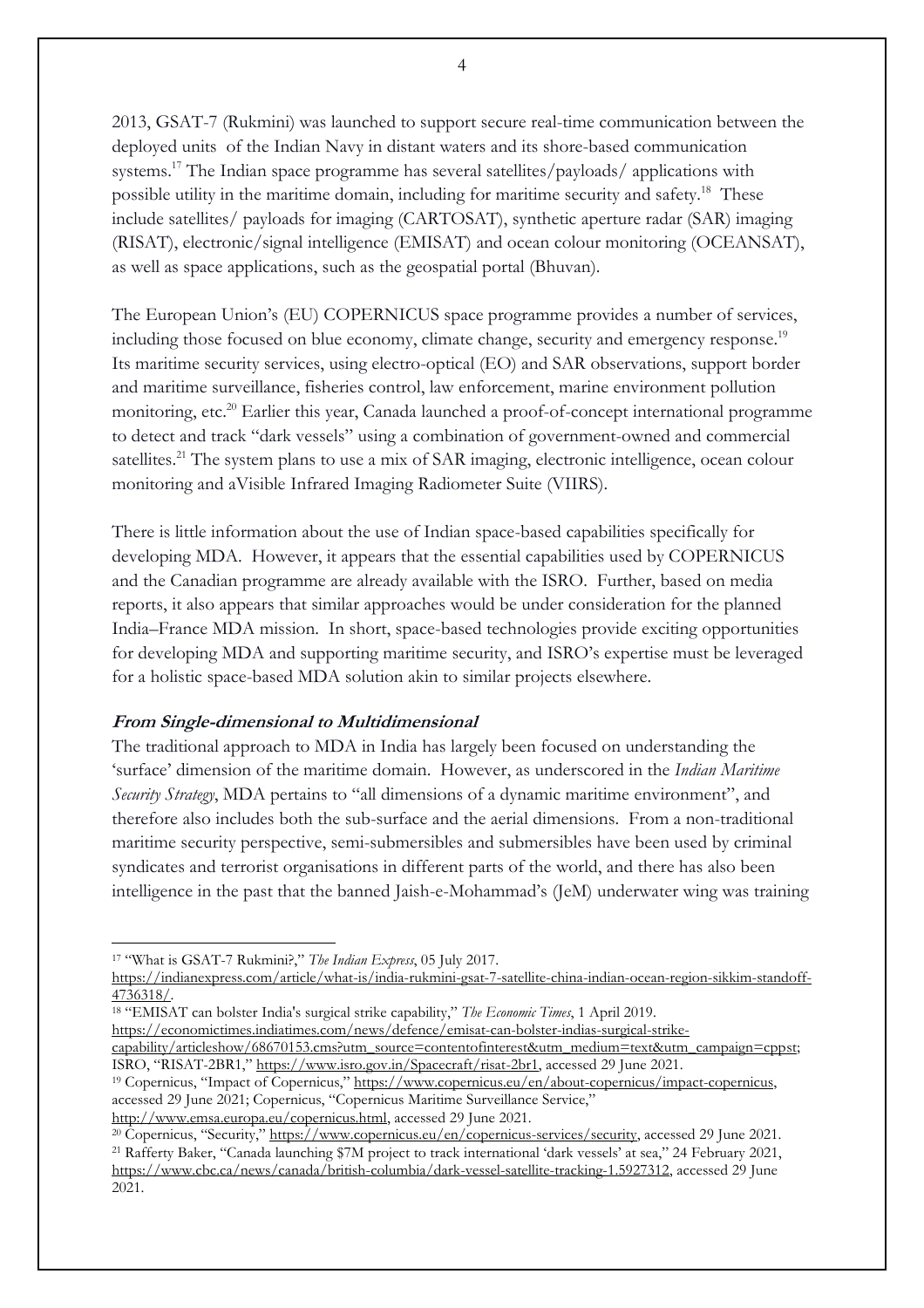terrorists for an underwater attack in India.<sup>22</sup> Considering the numerous challenges to develop wide-area Underwater Domain Awareness (UDA), so far, 'point security' measures to protect critical infrastructure through underwater sensors, like in the Integrated Underwater Harbour Defence and Surveillance System (IUHDSS), have been adopted.<sup>23</sup> However, with growing underwater threats to maritime security, both conventional and non-conventional, unquestionably there is a need to consider measures to progressively strengthen UDA. UDA has also been described as a key focus area of the Indian Navy.<sup>24</sup>

The recent attack on the Jammu air base in June 2021 and the attack on the *MT Mercer Street* off Oman in July 2021, using drones, also highlight the threat from the aerial dimension to coastal infrastructure and ships at sea. An Integrated Air Command and Control System (IACCS) of the Indian Air Force (IAF) is planned to integrate all ground and air sensors of the air force, army, naval and civilian agencies, thereby developing a composite understanding of the air situation, including in peninsular India and the Indian maritime zones. <sup>25</sup> Further, reportedly, the capabilities to detect small, slow, low flying drones are also under development. <sup>26</sup> Meanwhile, the Indian Navy has signed a contract with M/s Bharat Electronics Limited (BEL) for a comprehensive Naval Anti-Drone System (NADS).<sup>27</sup> The NADS, which employs radar, infrared (IR) sensors, and radio frequency (RF) detectors to detect and jam the micro drones, will provide "point security" to naval infrastructure and will also improve localised awareness.<sup>28</sup>

The maritime domain also includes the littoral areas, and therefore the MDA concept also entails understanding of the contiguous coastal areas. The Ministry of Home Affairs is pursuing the development of Comprehensive Integrated Border Management System (CIBMS) in stages. While the pilot project was completed in 2019, Stages II and III are planned to focus on deltaic and creek areas along the India–Bangladesh and India–Pakistan borders which are also contiguous to India's maritime boundaries. 29

<sup>22</sup> Shivani Sadanand Singh, "'JeM's underwater wing training men for attack': Navy chief warns in Pune," *Hindustan Times*, 22 June 2020, [https://www.hindustantimes.com/cities/jem-s-undewater-wing-training-men-for-attack-india](https://www.hindustantimes.com/cities/jem-s-undewater-wing-training-men-for-attack-india-s-navy-chief/story-WWPDEM9hMJhpgwKbd0stTJ.html)[s-navy-chief/story-WWPDEM9hMJhpgwKbd0stTJ.html.](https://www.hindustantimes.com/cities/jem-s-undewater-wing-training-men-for-attack-india-s-navy-chief/story-WWPDEM9hMJhpgwKbd0stTJ.html)

<sup>23</sup> "Israel-designed harbour defence system unveiled," *Deccan Chronicle*, 01 August 2015.

[https://www.deccanchronicle.com/150801/nation-current-affairs/article/israel-designed-harbour-defence-system](https://www.deccanchronicle.com/150801/nation-current-affairs/article/israel-designed-harbour-defence-system-unveiled)[unveiled.](https://www.deccanchronicle.com/150801/nation-current-affairs/article/israel-designed-harbour-defence-system-unveiled)

<sup>24</sup> Huma Siddiqui, "Underwater domain awareness main focus of the Indian Navy: Chief," *Financial Express*, 03 December 2020. [https://www.financialexpress.com/defence/underwater-domain-awareness-main-focus-of-the](https://www.financialexpress.com/defence/underwater-domain-awareness-main-focus-of-the-indian-navy-chief/2142665/)[indian-navy-chief/2142665/.](https://www.financialexpress.com/defence/underwater-domain-awareness-main-focus-of-the-indian-navy-chief/2142665/)

<sup>25</sup> "Government clears Rs 8000 crore IAF's Integrated Air Command & Control System," *The Economic Times*, 11 July 2018. [https://economictimes.indiatimes.com/news/defence/government-clears-rs-8000-crore-iafs](https://economictimes.indiatimes.com/news/defence/government-clears-rs-8000-crore-iafs-integrated-air-command-control-system/articleshow/49079201.cms?utm_source=contentofinterest&utm_medium=text&utm_campaign=cppst)[integrated-air-command-control-](https://economictimes.indiatimes.com/news/defence/government-clears-rs-8000-crore-iafs-integrated-air-command-control-system/articleshow/49079201.cms?utm_source=contentofinterest&utm_medium=text&utm_campaign=cppst)

[system/articleshow/49079201.cms?utm\\_source=contentofinterest&utm\\_medium=text&utm\\_campaign=cppst.](https://economictimes.indiatimes.com/news/defence/government-clears-rs-8000-crore-iafs-integrated-air-command-control-system/articleshow/49079201.cms?utm_source=contentofinterest&utm_medium=text&utm_campaign=cppst) <sup>26</sup> R.K. Narang, "Counter Drone Systems: An Opportunity for Self-reliance," Indian Foundation,

[https://indiafoundation.in/articles-and-commentaries/coounter-drone-systems-an-opportunity-for-self-reliance/.](https://indiafoundation.in/articles-and-commentaries/coounter-drone-systems-an-opportunity-for-self-reliance/) <sup>27</sup> Ministry of Defence, "Boost to 'Atmanirbhar Bharat' in defence; Indian Navy signs contract with BEL for supply of Naval Anti drone system," Press Information Bureau, 31 August 2019.

https://pib.gov.in/PressReleaseIframePage.aspx?PRID=1750830.

<sup>&</sup>lt;sup>28</sup> Ministry of Defence, "Boost to 'Atmanirbhar Bharat' in defence; Indian Navy signs contract with BEL for supply of Naval Anti drone system."

<sup>29</sup> Ministry of Home Affairs, "Union Home Minister Launches Smart Fencing on Indo-Bangladesh Border, an Effective Deterrence against Illegal Infiltration," Press Information Bureau, 5 March 2019. [https://pib.gov.in/Pressreleaseshare.aspx?PRID=1567516.](https://pib.gov.in/Pressreleaseshare.aspx?PRID=1567516)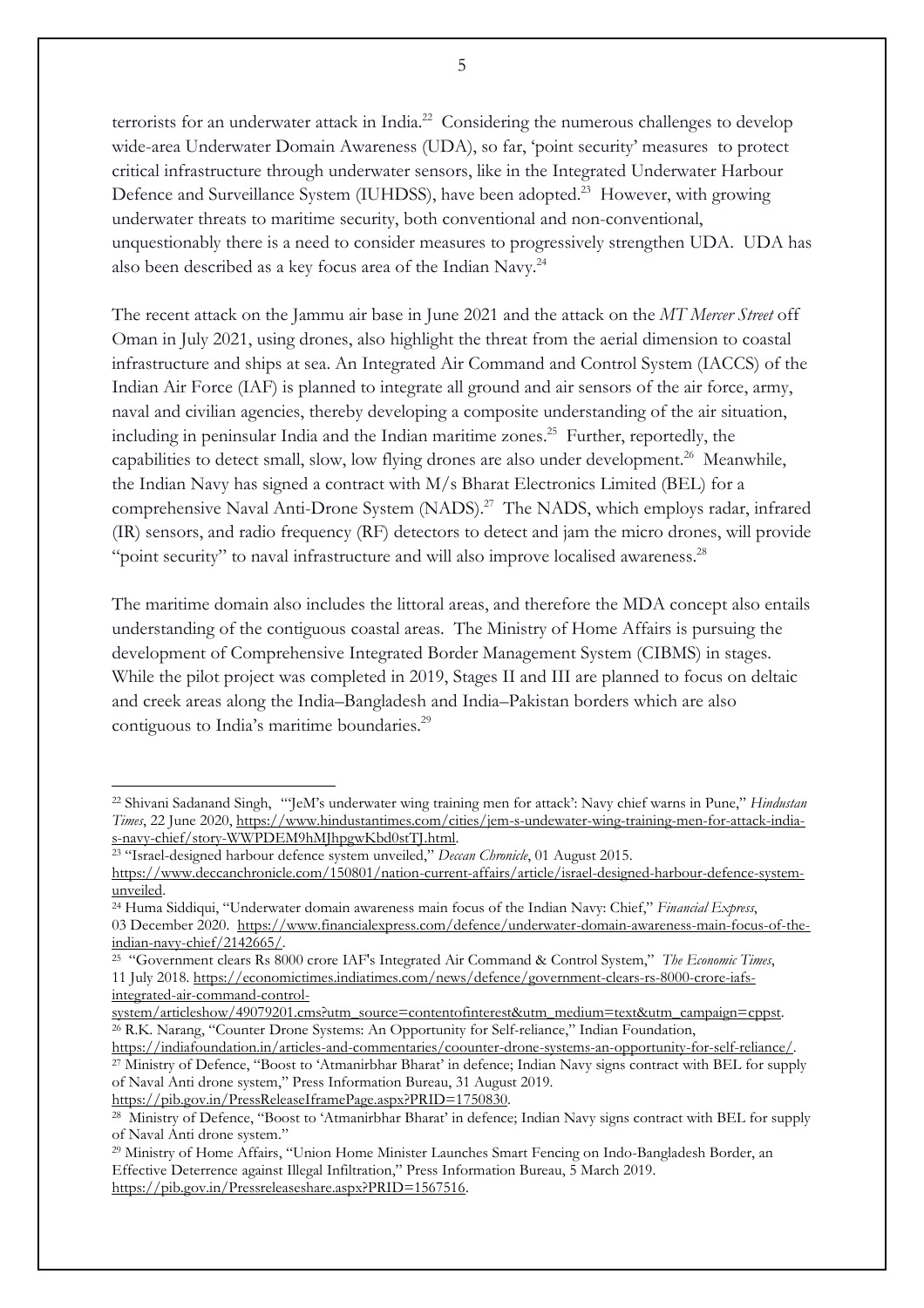Overall, MDA needs to adopt a multidimensional approach, by integrating, where possible, with other dedicated systems for surveillance and monitoring of the air, underwater and coastal dimensions. The degree and scope of integration with other systems will, however, need to depend on the nature of the MDA required.

## **From Shipping to Fishing**

Subsequent to the "9/11" incident, measures to improve safety and security of merchant shipping included the mandatory implementation of the AIS and LRIT systems by the shipping industry. While compliance by vessels above 300 gross registered tonnage (GRT) engaged in international voyages (and certain other classes of vessels) is mandated by the IMO, such systems are not mandatory for other vessels. This complicates identification at sea, especially near coast where a larger number of smaller vessels also operate. Consequently, for tracking of vessels outside the purview of the international framework, such as coastal, fishing and inland vessels, there is a need to adopt customised local solutions. An indigenous solution for tracking vessels less than 20 m length has been developed by ISRO in association with the Indian Navy, is a possible implementable solution. <sup>30</sup> Towards promoting safety and security of fishers, under a central scheme, the [PRADHAN](https://maritimeindia.org/coastal-security-in-india-twelve-years-after-26-11/) MANTRI MATSYA SAMPADA YOJANA (PMMSY), assistance in the form of subsidies is being provided to encourage fishers to fit communication and other safety/ tracking devices onboard fishing vessels. <sup>31</sup> Unless suitable measures are implemented for the tracking of vessels of less than 20 m length, there will remain considerable challenges to MDA in India. As one of the largest exporters of fish and with increasing requirements to meet strict fisheries management standards for export, the need for a tracking system is not just a security imperative but also a developmental one.<sup>32</sup>

#### **From Network-based to Web-based**

MDA can be developed through a number of ways, including by participation of the wider maritime community, and is not limited to sensor-based means alone. Therefore, developing MDA capabilities requires the optimal mix of ways and means. <sup>33</sup> A number of Internet-based MDA and information-sharing tools, such as the IORIS, Mercury and SeaVision, have been adopted by several navies/countries/ regions. <sup>34</sup> The IFC-IOR itself uses the Merchant Ship Information System (MSIS) portal – again developed by a former naval officer, Commander

<sup>30</sup> Ministry of Home Affairs, *Annual Report 2019–20*, 44.

[https://www.mha.gov.in/sites/default/files/AnnualReport\\_19\\_20.pdf.](https://www.mha.gov.in/sites/default/files/AnnualReport_19_20.pdf)

<sup>&</sup>lt;sup>31</sup> Department of Fisheries (@FisheriesGoI), "Pradhan Mantri Matsya Sampada Yojana aims at providing safety & security during marine activities by assisting with communication and tracking devices such as VHF/DAT/NAVIC transponders for traditional and motorised fishing vessels".

<https://twitter.com/FisheriesGoI/status/1429636239989248000/photo/1>

<sup>32</sup> "EU Carding Decisions," IUU Watch, [https://www.iuuwatch.eu/map-of-eu-carding-decisions/,](https://www.iuuwatch.eu/map-of-eu-carding-decisions/) accessed 6 September 2021.

<sup>33</sup> Safeseas *et al*., *Mastering Maritime Security: Reflexive Capacity Building and the Western Indian Ocean Experience*, 21 February 2018, p. 14. [https://zenodo.org/record/1157961.](https://zenodo.org/record/1157961)

<sup>&</sup>lt;sup>34</sup> The "Indian Ocean Regional Information Sharing (IORIS) platform" is a Web-based maritime coordination and information-sharing tool developed by the EU CRIMARIO project [\(https://www.crimario.eu/en/information](https://www.crimario.eu/en/information-sharing/the-ioris-platform/)[sharing/the-ioris-platform/\)](https://www.crimario.eu/en/information-sharing/the-ioris-platform/); "Mercury" is a tool for sharing information and the mechanism for responders to coordinate anti-piracy operations in the Gulf of Aden/Horn of Africa [\(https://on-shore.mschoa.org/mschoa-and](https://on-shore.mschoa.org/mschoa-and-maritime-domain-awareness-how/)[maritime-domain-awareness-how/\)](https://on-shore.mschoa.org/mschoa-and-maritime-domain-awareness-how/); and "Sea Vision" is the US Department of Transport portal which provides a Web-based unclassified maritime information-sharing and management environment that enables users to share a broad array of unclassified maritime information to increase maritime security and build partnerships within the maritime community [\(https://info.seavision.volpe.dot.gov/\)](https://info.seavision.volpe.dot.gov/).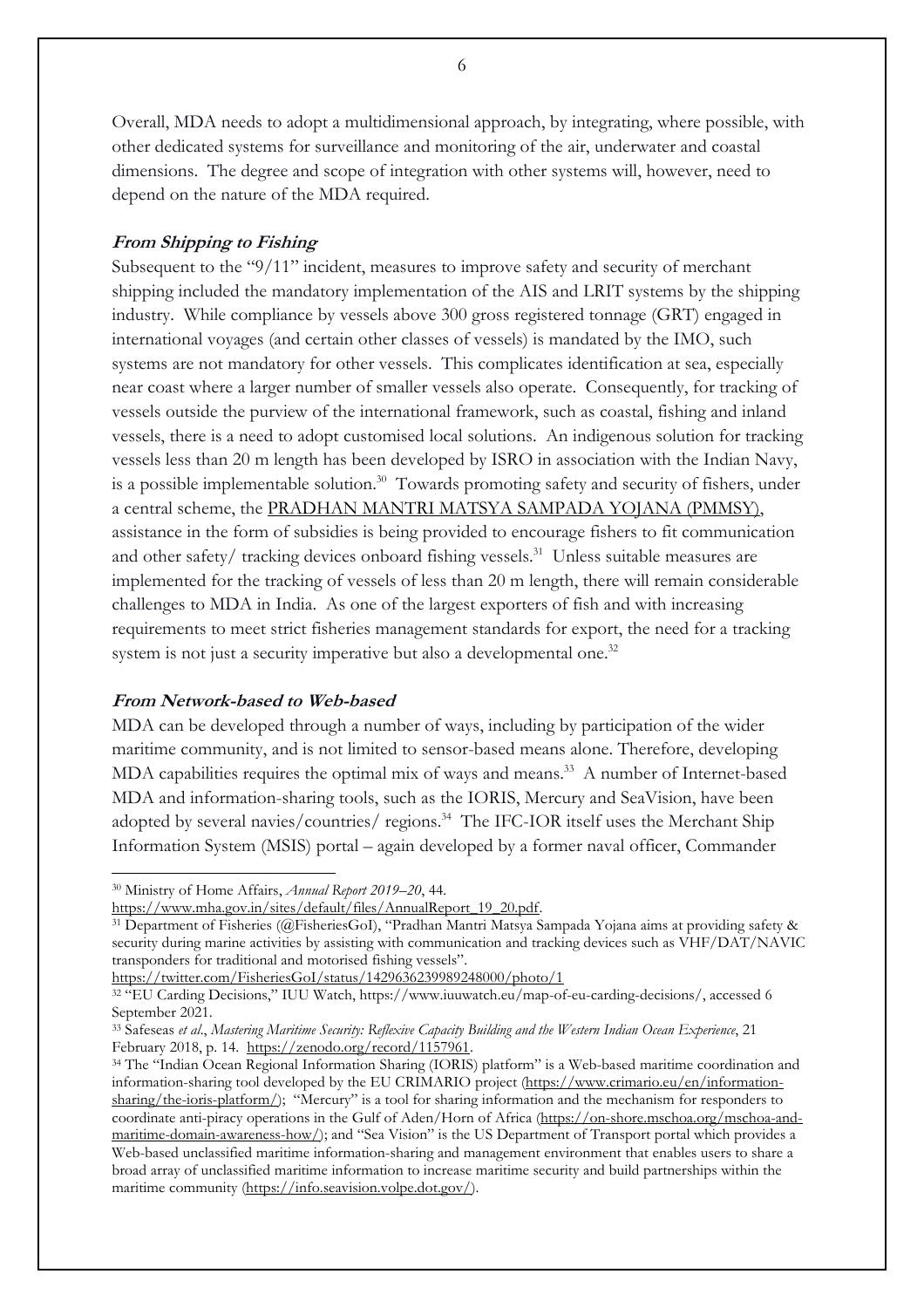Chaintanya Chandel – for developing a Common Operational Picture (COP) and for information exchange with partner countries and mult[inational](https://www.business-standard.com/category/current-affairs-news-national-1150106.htm) agencies.<sup>35</sup> The NC3I Network, on the other hand, is an exclusive networked system connecting naval and coast guard nodes built in 2013-14 at a cost of about Rs 450 crore. 36

Web-based tools offer an alternative and often low-cost approach to MDA and information sharing. Therefore, they do merit due consideration as a complementary measure for wider connectivity and deeper penetration, not just for international information sharing, but also for domestic MDA. Flyaway kits from proven systems abroad, or the indigenously developed MSIS, could potentially provide significant advantages for enhancing domestic inter-agency coordination pending the development of a national system. Further, the use of Web/mobile applications with value-added services to connect with the wider maritime community, as has been done by some navies, is another approach which merits consideration to consolidate further on the "eyes and ears" concept of community [participation,](https://maritimeindia.org/community-outreach-for-maritime-security-in-india-need-for-a-contemporary-approach/) and also to increase public awareness on maritime issues.

# **From Decision Support to Artificial Intelligence (AI)**

In the early days of MDA when data was limited, operational teams would make sense of the data. However, with exponential increase in data, it is humanly impossible to fuse and analyse such large volumes of data. In 2019, the Indian Navy deliberated on the use of Artificial Intelligence (AI) and big data, during the Commanders' Conference. 37 The navy is also integrating AI and big data analytics into the Trigun development programme with full integration planned by 2024. <sup>38</sup> In 2020, to reform defence research and development and boost innovation, the Ministry of Defence launched five labs with young scientists under 35 years of age, including one focused on AI.<sup>39</sup> With increasing volumes of data, decision support systems for MDA would need to be upgraded to comprehensively integrate AI and big data [analytics](https://maritimeindia.org/artificial-intelligence-and-machine-learning-for-the-indian-navy/) for optimal utilisation, not just for military purposes but also in other categories of MDA.<sup>40</sup> Such systems would possibly also facilitate better anomaly detection and possibly even predictive analysis.

<sup>35</sup> Ajai Shukla, "To bolster security, Britain joins Indian Ocean monitoring hub in Gurgaon," *Business Standard,*  23 June 2021. [https://www.business-standard.com/article/current-affairs/to-bolster-security-britain-joins-indian](https://www.business-standard.com/article/current-affairs/to-bolster-security-britain-joins-indian-ocean-monitoring-hub-in-gurgaon-121062300015_1.html)[ocean-monitoring-hub-in-gurgaon-121062300015\\_1.html.](https://www.business-standard.com/article/current-affairs/to-bolster-security-britain-joins-indian-ocean-monitoring-hub-in-gurgaon-121062300015_1.html)

<sup>36</sup> Dinakar Peri, "IMAC will help Navy step up coastal surveillance," *The Hindu*, 22 November 2014. [https://www.thehindu.com/news/national/imac-will-help-navy-step-up-coastal-surveillance/article6622612.ece.](https://www.thehindu.com/news/national/imac-will-help-navy-step-up-coastal-surveillance/article6622612.ece) <sup>37</sup> Press Trust of India, "Three-day Naval Commanders Conference concludes," *The Economic Times*, 25 October 2019. [https://economictimes.indiatimes.com/news/defence/three-day-naval-commanders-conference](https://economictimes.indiatimes.com/news/defence/three-day-naval-commanders-conference-concludes/articleshow/71751632.cms?from=mdr)[concludes/articleshow/71751632.cms?from=mdr;](https://economictimes.indiatimes.com/news/defence/three-day-naval-commanders-conference-concludes/articleshow/71751632.cms?from=mdr)

<sup>38</sup> Mayank Singh, "New system with AI to boost maritime security," *The New Indian Express*, 9 February 2020. [https://www.newindianexpress.com/thesundaystandard/2020/feb/09/new-system-with-ai-to-boost-maritime](https://www.newindianexpress.com/thesundaystandard/2020/feb/09/new-system-with-ai-to-boost-maritime-security-2100873.html)[security-2100873.html.](https://www.newindianexpress.com/thesundaystandard/2020/feb/09/new-system-with-ai-to-boost-maritime-security-2100873.html)

<sup>39</sup> Ministry of Defence, "20 Reforms in 2020," [https://www.mod.gov.in/sites/default/files/MoD2RE7621.pdf,](https://www.mod.gov.in/sites/default/files/MoD2RE7621.pdf) accessed 30 June 2021.

<sup>40</sup> Indian Navy, "Raksha Mantri Shri Manohar Parrikar Inaugurates IMAC, a Navy–CG Joint Operations Centre," [https://www.indiannavy.nic.in/content/raksha-mantri-shri-manohar-parrikar-inaugurates-imac-navy-cg-joint](https://www.indiannavy.nic.in/content/raksha-mantri-shri-manohar-parrikar-inaugurates-imac-navy-cg-joint-operations-centre)[operations-centre,](https://www.indiannavy.nic.in/content/raksha-mantri-shri-manohar-parrikar-inaugurates-imac-navy-cg-joint-operations-centre) accessed 29 June 2021.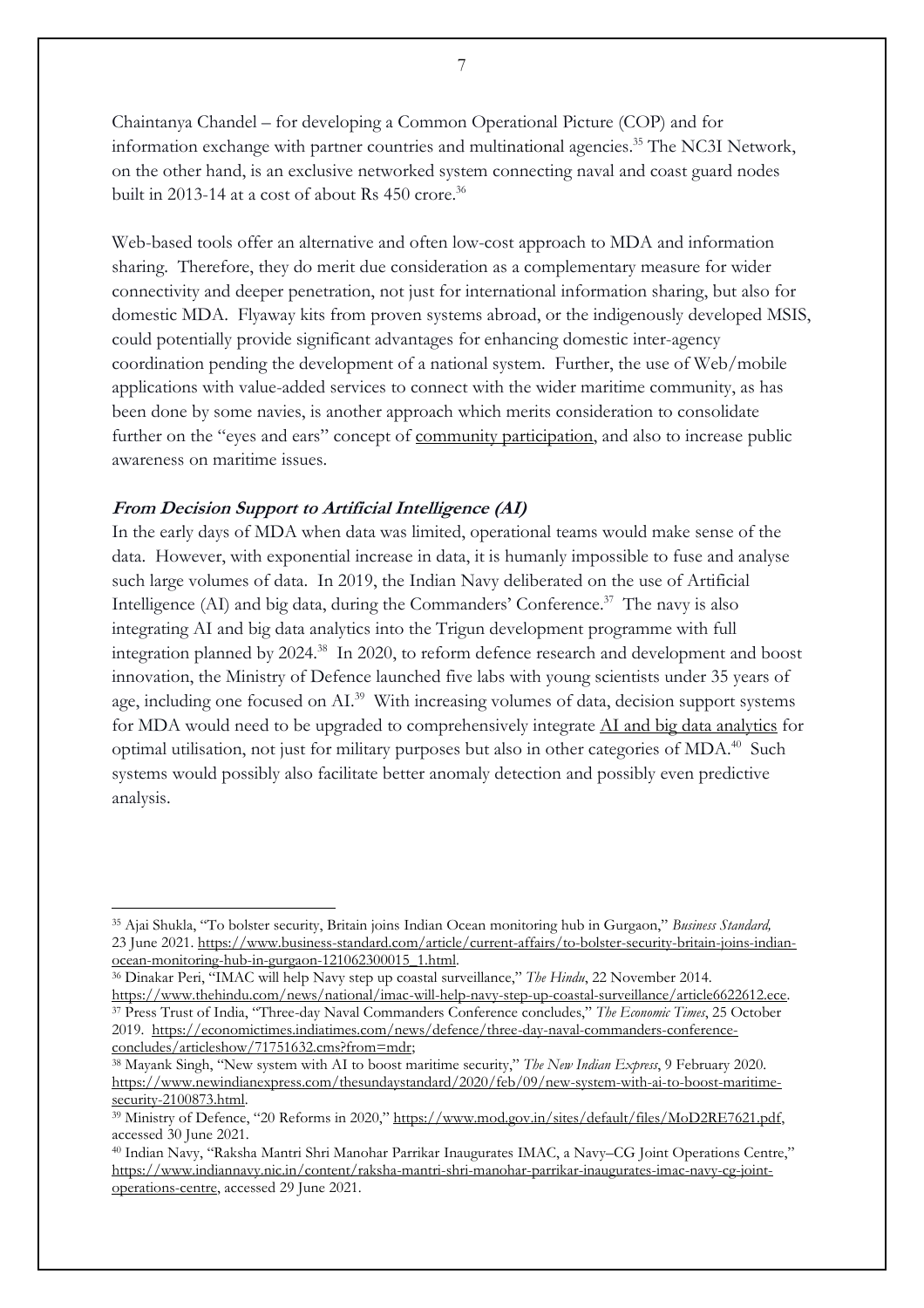## **From White Shipping to Dark Shipping**

"White shipping" is widely understood to mean identifiable commercial shipping, while "dark ships" refer to ships/vessels that are unidentifiable (particularly those which have deliberately switched off identification systems especially for *mala fide* purposes). White shipping itself, depending on Port State Control (PSC) inspections, such as those by the Indian Ocean Memorandum of Understanding for PSC (IOMOU), can be further profiled and categorised into high, standard, or low risk ships. <sup>41</sup> The PSC agreements also promulgate lists of underperforming ships, ships on watchlist, and banned vessels. In addition to PSC, Regional Fisheries Management Organisations (RFMOs) also promulgate lists of fishing vessels presumed to have conducted illegal, unregulated and unreported (IUU) fishing, also known as the IUU list.<sup>42</sup> White shipping information therefore also needs to be correlated with other data sources for better profiling of possible threats to safety and security.

While India's approach to information sharing has been focused on WSIE, India also has an agreement with the US on sharing maritime military intelligence, namely, the Maritime Information Sharing Technical Agreement (MISTA).<sup>43</sup> While sharing information on white shipping is a useful start and is an important tool in developing MDA, there is also a need to facilitate identification of dark shipping through innovative means, and progressively share such information with partners. Likewise, from a domestic perspective, the integration of intelligence efforts, largely focused on possible threats, is crucial for the success of the overall national MDA effort.

## **From 'Command and Control' to 'Cooperation and Collaboration''**

"Command and Control" is an enduring prerequisite for effective military operations. "Command and Control" has been defined as the exercise of authority and direction by a properly designated commander over assigned and attached forces in the accomplishment of the mission.<sup>44</sup> In a contemporary context, especially in relation to cooperative efforts to counter non-traditional threats in the maritime domain, such as piracy off Somalia, informal coordinating arrangements amongst deployed task forces and independent deployers and other stakeholders, such as through the Mercury Net and Shared Awareness and Deconfliction (SHADE) forum, have proved to be effective. The *Indian Maritime Doctrine* (2015) lists "cooperation and synergy" as one of the principles of war and recognises that the principle is "also relevant in terms of coordination between various agencies of a Government dealing with national security and the conduct of war."<sup>45</sup> It is widely recognised that a whole-of-government approach and robust

<sup>41</sup> Indian Ocean Memorandum of Understanding on Port State Control(IOMOU), "Ship Risk Profile," [https://www.iomou.org/HOMEPAGE/srp.php?l1=6&l2=35,](https://www.iomou.org/HOMEPAGE/srp.php?l1=6&l2=35) accessed 21 September 2021; Indian Ocean MoU on Port State Control, "List of Banned Vessels by Member Authorities,"

[https://www.iomou.org/HOMEPAGE/bannedPDF.php?target=\\_blank,](https://www.iomou.org/HOMEPAGE/bannedPDF.php?target=_blank) accessed 30 June 2021. <sup>42</sup> Indian Ocean Tuna Commission, "IOTC IUU List," [https://www.iotc.org/iotc-iuu-list,](https://www.iotc.org/iotc-iuu-list) accessed 30 June 2021. <sup>43</sup> Rajat Pandit, "India, US Gear Up to Share Maritime Military Intel," *The Times of India*, 7 December 2020. [https://timesofindia.indiatimes.com/india/india-us-gear-up-to-share-maritime-military](https://timesofindia.indiatimes.com/india/india-us-gear-up-to-share-maritime-military-intel/articleshow/79599263.cms)[intel/articleshow/79599263.cms.](https://timesofindia.indiatimes.com/india/india-us-gear-up-to-share-maritime-military-intel/articleshow/79599263.cms)

<sup>44</sup> *DOD Dictionary of Military and Associated Terms* (January 2021) s.v. "Command and Control." [https://www.jcs.mil/Portals/36/Documents/Doctrine/pubs/dictionary.pdf.](https://www.jcs.mil/Portals/36/Documents/Doctrine/pubs/dictionary.pdf)

<sup>45</sup> Indian Navy, *Indian Maritime Doctrine* (New Delhi: Integrated Headquarters of Ministry of Defence (Navy), 2009), updated online version 2015, 43. [https://www.indiannavy.nic.in/sites/default/files/Indian-Maritime-Doctrine-](https://www.indiannavy.nic.in/sites/default/files/Indian-Maritime-Doctrine-2009-Updated-12Feb16.pdf)[2009-Updated-12Feb16.pdf.](https://www.indiannavy.nic.in/sites/default/files/Indian-Maritime-Doctrine-2009-Updated-12Feb16.pdf)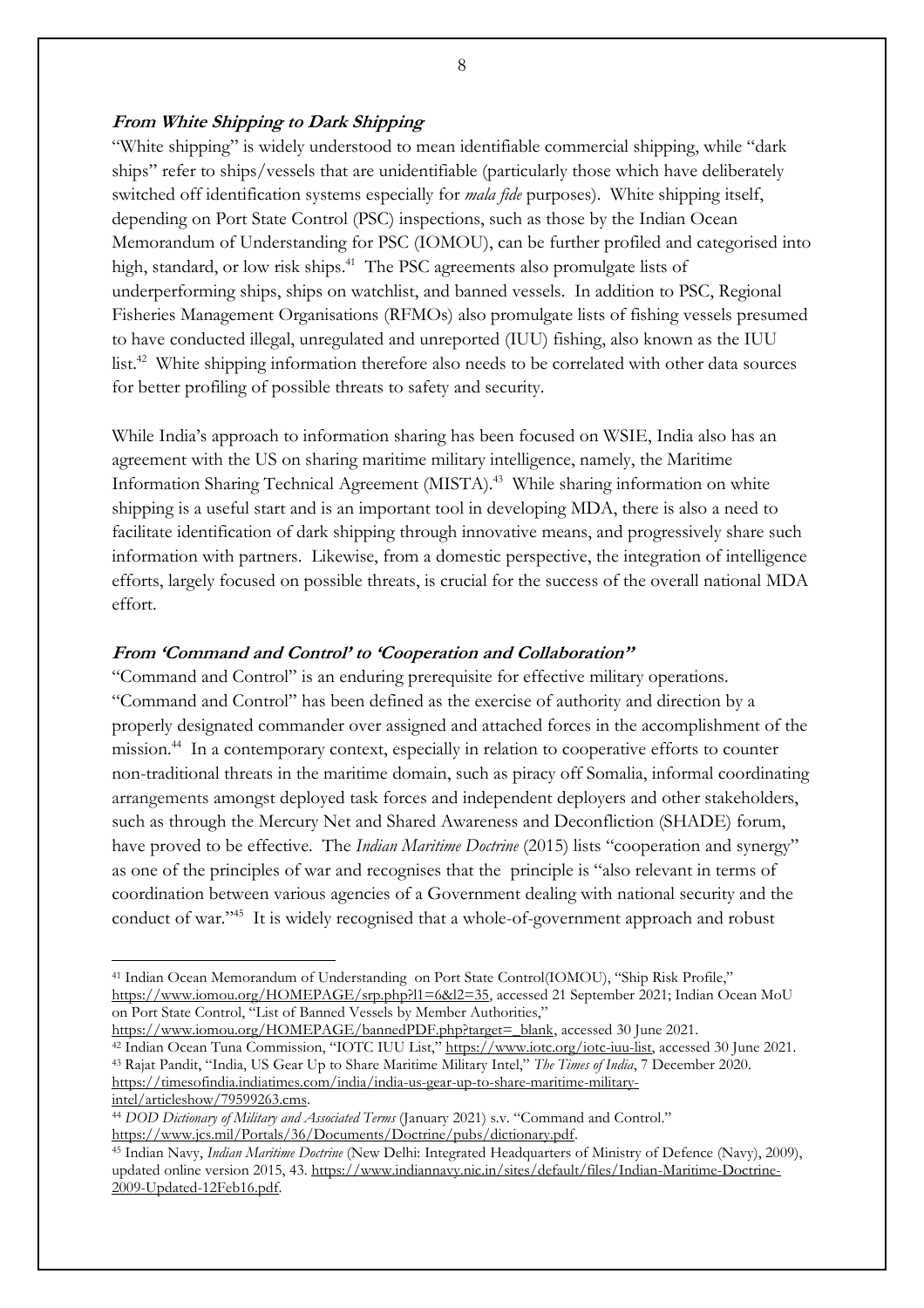inter-agency linkages are a *sine qua non* for effective maritime security, and consequently efforts at developing MDA, as a prerequisite and facilitator for maritime security, must be driven by a spirit of cooperation and collaboration to achieve common objectives based on mutual trust and sensitivity. Conversely, mistrust can hamper the development of MDA and the attainment of common objectives. Trust, a human factor, has been identified as both an outcome of and a precondition for successful MDA.<sup>46</sup>

#### **From Disaggregated to Aggregated**

As highlighted earlier, MDA in India can be deconstructed into three broad categories which meet specific MDA requirements. A 'system-of-systems', that aggregates information from multiple systems into one system, could facilitate an integrated approach to MDA. Further, with consideration of a Maritime Theatre Command (MTC), a proposed joint command, there is also a need for all agencies operating at sea, or in support of maritime forces at sea, to operate in a networked common information environment. Customised solutions may need to be developed for both integration of systems and integration of additional stakeholders within a joint operating environment.

#### **From "Make for India" to "Make for the World"**

Based on the pioneering work by Indian naval officers, and the active involvement of BEL in MDA projects, the approach to MDA in India has largely followed an indigenous model. The NC3I network and India's coastal radar chain, the Coastal Surveillance Network (CSN), have been implemented by BEL with some foreign assistance. <sup>47</sup> India has also exported coastal radar systems to several countries, with more being planned in accordance with the Security and Growth for all in the Region (SAGAR) vision.<sup>48</sup> The Indian Navy's Trigun system has been designed and developed indigenously by the Centre for Artificial Intelligence and Robotics (CAIR), under the Defence Research and Development Organisation.<sup>49</sup> In October 2020, the Minister of Shipping launched the development of an indigenous software for Vessel Traffic Service (VTS) by the National Technology Centre for Ports, Waterways and Coasts (NTCPWC) at Indian Institute of Technology (IIT) Madras. <sup>50</sup> As VTS systems can contribute to comprehensive MDA, the development of the system also has the potential to augment VTS integration into the NMDA/NC3I network. India, therefore, has developed the capability to not only make MDA systems for India but also develop such systems for friendly foreign countries. Indigenously developed MDA/VTS solutions could also support India's contributions to initiatives such as the Indo-Pacific Oceans' Initiative (IPOI).<sup>51</sup>

[https://pib.gov.in/PressReleasePage.aspx?PRID=1666070.](https://pib.gov.in/PressReleasePage.aspx?PRID=1666070)

<sup>46</sup> Safe seas *et al.*, *Mastering Maritime Security: Reflexive Capacity Building and the Western Indian Ocean Experience*, 14.

<sup>47</sup> Dinakar Peri, "IMAC will help Navy step up coastal surveillance."

<sup>48</sup> The coastal radar system in addition to radars also includes other sensors, such as the AIS, to facilitate development of MDA.

<sup>49</sup> Singh, "New system with AI to boost maritime security."

<sup>50</sup> Ministry of Shipping, "Shri Mansukh Mandaviya launches 'Development of Indigenous Software solution for VTS and VTMS'," Press Information Bureau, 20 October 2020.

<sup>51</sup> Launched in 2019, the IPOI is an open global initiative that draws on existing regional cooperation architecture and mechanisms to focus on seven central pillars conceived around maritime security; maritime ecology; maritime resources; capacity building and resource sharing; disaster risk reduction and management; science, technology, and academic cooperation; and trade connectivity and maritime transport. See [https://mea.gov.in/Portal/ForeignRelation/Indo\\_Feb\\_07\\_2020.pdf.](https://mea.gov.in/Portal/ForeignRelation/Indo_Feb_07_2020.pdf)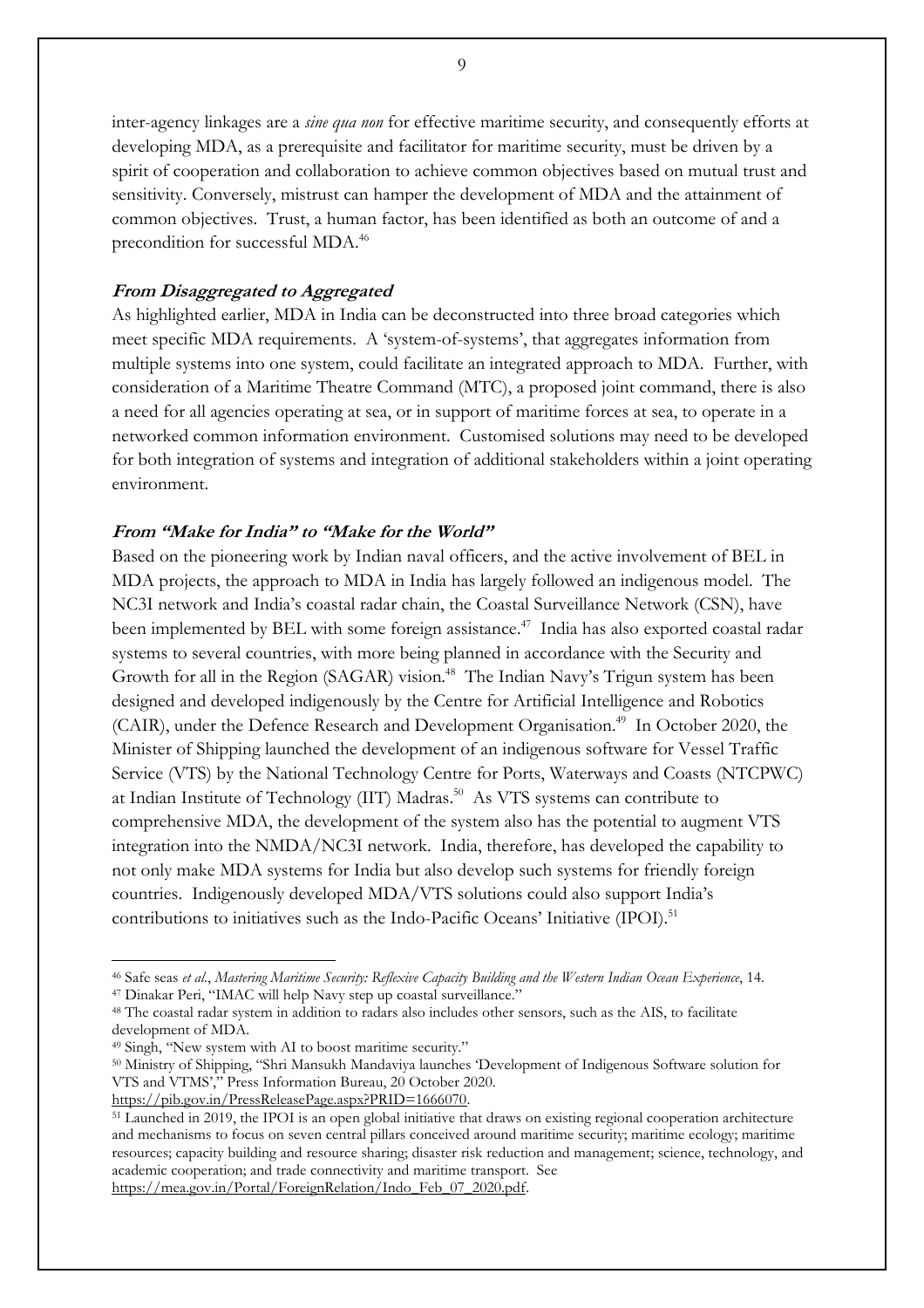#### **From Local to Regional**

India formally developed a national system for MDA in 2014 with the inauguration of the IMAC, and swiftly moved up the ladder to establish the IFC-IOR in 2018. Progressively, over the last three years, the IFC-IOR has also inducted International Liaison Officers (ILOs) from several countries, along with establishing linkages with over 50 partners across the world, including from industry bodies and non-governmental organisations. As evinced from the monthly updates, the IFC-IOR monitors not just developments in the IOR but also certain areas beyond the IOR. Considering India's widening maritime interests across the globe, and particularly in the Indo-Pacific, the centre could progressively expand its linkages and coverage to possibly a global scale.

#### **From Informal Mechanisms to Formal Arrangements**

*De facto*, IMAC is the hub for NMDA in India and was established by the Indian Navy based on the Cabinet Committee on Security directives subsequent to the "26/11" incident. As India moves towards achieving NMDA, there is a need to establish the requisite governance structures to provide policy direction and practical guidance for sharing information and intelligence, and to align individual efforts with national MDA goals.<sup>52</sup> The governance architecture could include inter-ministerial/ interagency bodies at appropriate levels and necessary directives and guidance could take the forms of plans, strategies, Standard Operating Procedures (SOPs), protocols, MoUs, etc. Perhaps, these could in the long term also lead to the development of statutory provisions. Likewise, progressively, certain informal linkages for international information sharing could also to be formalised.

## **Conclusion**

In the 25 years since the concept of MDA was initially operationalised in the Indian Navy, its scope has progressively expanded, largely through indigenous developments, to cover wider geographical areas. In fact, it is now integral to India's maritime security and diplomatic efforts. Specifically, the initiatives taken subsequent to the "26/11" incident to strengthen MDA in India have been transformative. They have not only strengthened coastal and maritime security, their principal objective, but have also contributed in furthering India's foreign policy initiatives. Cooperation in MDA has been identified as a focus area by the Indian Navy, and a number of initiatives are planned to further strengthen MDA and information sharing. By itself, MDA may not prevent breaches of security or violations of law, but along with intelligence, it will remain a critical facilitator for the enduring requirement to understand the environment and for cuing effective operational actions. The ways and means to achieve MDA, driven substantially by technological developments, are evolving and the overarching imperative is to ensure that India's MDA capabilities continue to remain adaptive to emerging technologies and paradigms. India

<sup>52</sup> US Maritime Administration, "Maritime Domain Awareness Executive Steering Committee (MDA ESC)," [https://www.maritime.dot.gov/sites/marad.dot.gov/files/docs/ports/office-security/7941/mda-esc-2017](https://www.maritime.dot.gov/sites/marad.dot.gov/files/docs/ports/office-security/7941/mda-esc-2017-rev1.pdf) [rev1.pdf,](https://www.maritime.dot.gov/sites/marad.dot.gov/files/docs/ports/office-security/7941/mda-esc-2017-rev1.pdf) accessed 30 June 2021.